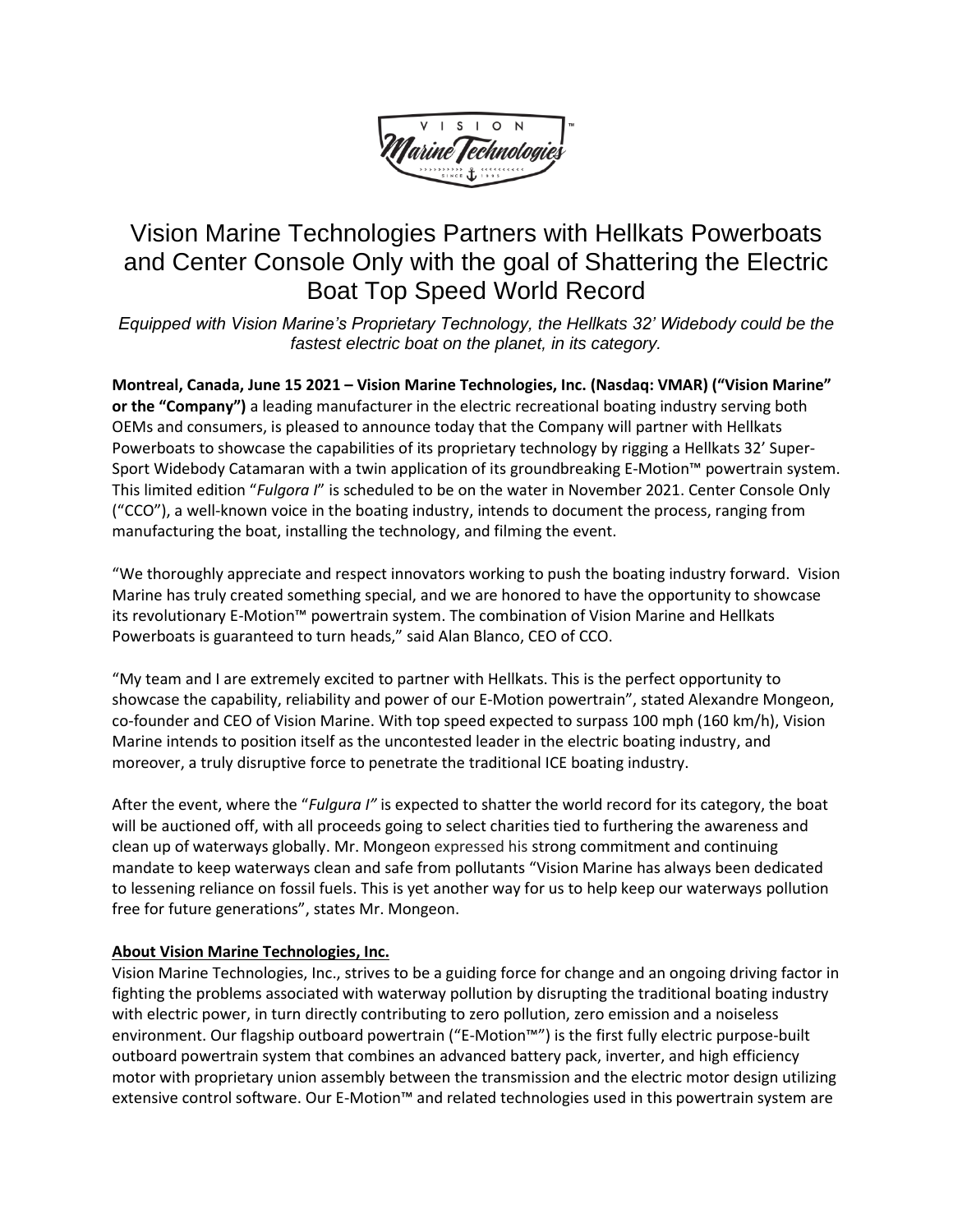uniquely designed to improve the efficiency of the outboard powertrain and, as a result, enhance both range and performance. Vision continues to design, innovate, manufacture, and sell our handcrafted, high performance, environmentally friendly, electric recreational power boats to customers. The design and technology applied to our boats results in far greater enhanced performance in general, higher speeds, and longer range. Simply stated, a smoother ride than a traditional ICE motorboat.

# **About Hellkats Powerboats**

We are a leading boat manufacturer, specializing in powerboats and using the latest advancements with the infusion of fiberglass and core construction in our hulls and decks. We use state-of-the-art materials in all our powerboats. Our company motto is not only to have a good looking and fast catamaran, but one that is safe and is built with the best labor and material in the market.

We are a leading performance catamaran boat builder in south Florida. Our most popular performance is a 30' Sport Catamaran that as of January 2020, holds the unofficial record for being the fastest 30;/44' small tunnel catamaran that has run up to speeds of 124 mph.

# **About CCO**

At Center Consoles Only, we work relentlessly to create unique content while telling a story that consistently prompts high-quality engagement from our growing community of boating enthusiasts. We offer marine manufacturers highly customizable solutions ranging from production shoots, reviews to live-streams. Our mission is to inform, educate and entertain those in the boating community, one experience, one sea trial and one conversation at a time.

# *Forward-Looking Statements*

*Certain statements made in this press release are "forward-looking statements" within the meaning of the "safe harbor" provisions of the Private Securities Litigation Reform Act of 1995. Forward-looking statements may be identified by the use of words such as "anticipate", "believe", "expect", "estimate", "plan", "outlook", and "project" and other similar expressions that predict or indicate future events or trends or that are not statements of historical matters. These forward-looking statements reflect the current analysis of existing information and are subject to various risks and uncertainties. As a result, actual results may differ materially from these expectations due to changes in global, regional, or local economic, business, competitive, market, regulatory and other factors, many of which are Vision's control. Important factors that could cause actual results to differ materially from those in the forwardlooking statements are set forth in Vision's Annual Report on Form 20-F, filed with the SEC for the year ended December 31, 2020, as such factors may be updated from time to time in Vision's periodic filings with the SEC. Any forward-looking statement in this press release speaks only as of the date of this release. Vision undertakes no obligation to publicly update or review any forward-looking statement, whether as a result of new information, future developments or otherwise, except as may be required by any applicable securities laws. [https://visionmarinetechnologies.com.](https://visionmarinetechnologies.comj/)*

# **Investor and Company Contact:**

Bruce Nurse Vision Marine Technologies, Inc. **(800) 871-4274** [bn@v-mti.com](https://www.globenewswire.com/Tracker?data=InXg25dwkAziiKZVkKSC4qjcJXapDbg4DnFK3PyI-cMeBmiwCOubwNu0e53-YUsMawndLI5jZ98N4vQuDv1Dtg==)